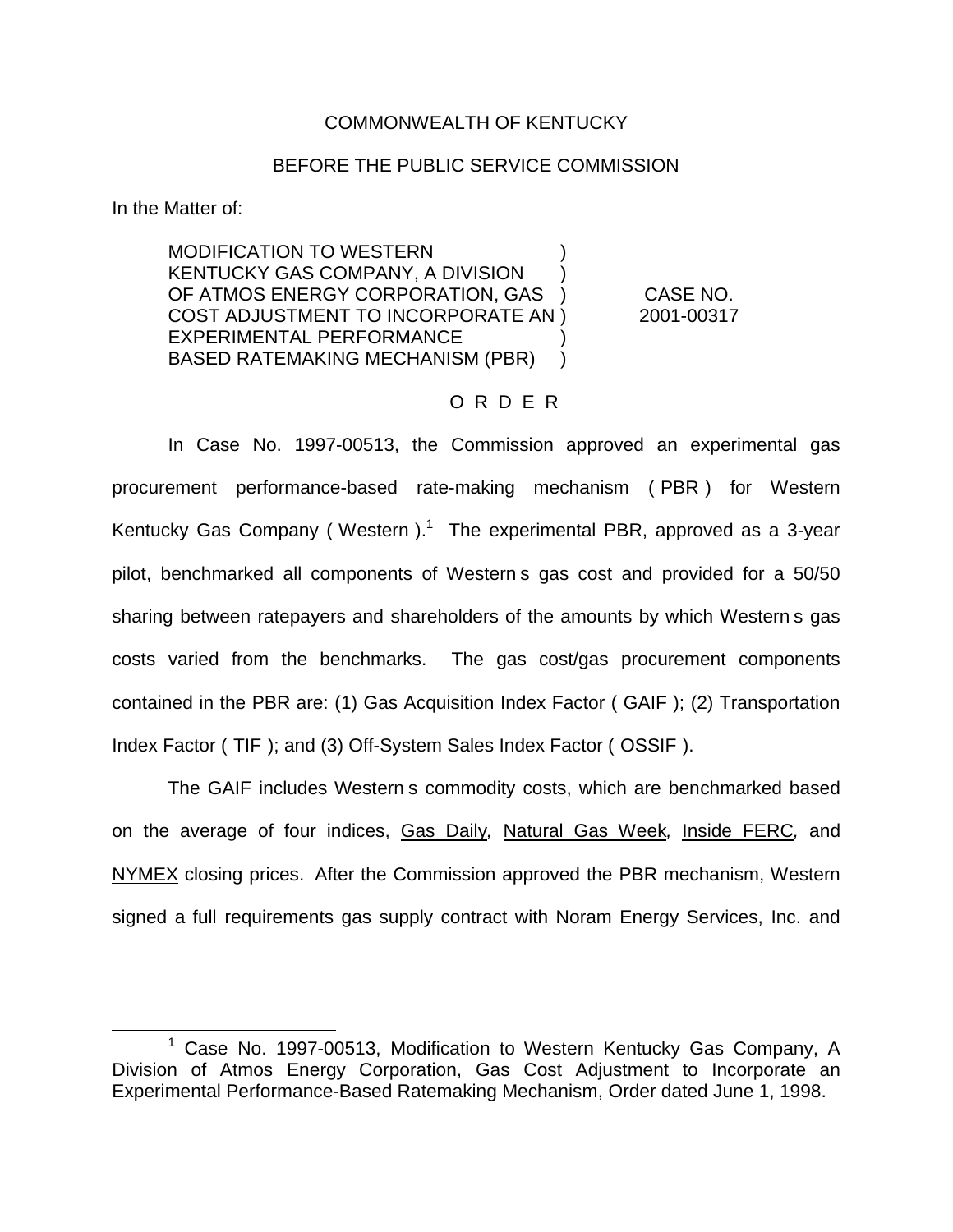later entered into a similar agreement with Woodward Marketing, L.L.C. (Woodward).<sup>2</sup> The contract excludes supply reservation fees and supplies gas to Western at a discount from the PBR benchmarks.

The TIF includes pipeline transportation costs, which are benchmarked against Western s pipeline suppliers FERC-approved transportation rates. Western s pipeline suppliers are Texas Gas Company, Tennessee Gas Pipeline Company, Trunkline Gas, Midwestern and ANR Pipeline. The release of pipeline capacity ( capacity release ), which is a sub-part of the TIF component of the PBR, is an activity in which Western had engaged prior to the implementation of the PBR. Therefore, the experimental PBR contained a capacity release threshold that Western had to exceed before shareholders could participate in any savings realized through capacity release activities. During the pilot, Western established a commission-based sales program within its gas supply contract that paid a 10 percent commission for each dollar of capacity released.

The OSSIF reflects Western s net revenues, or savings, from off-system sales transactions. If revenues realized exceed the costs of such transactions, there are savings to be shared between ratepayers and shareholders. If costs exceed revenues, there are increased costs to be shared. Western did not use this mechanism during the pilot period. In order to increase the value of the contract to bidders, Western assigned the management of its storage and transportation assets to the supplier who retained the benefit of any off-system sales.

 $2$  Case No. 1999-00447, A Formal Review of Western Kentucky Gas Company s Decision to Terminate a Natural Gas Sales, Transportation and Storage Agreement with Noram Energy Services, Inc. and Enter into a Natural Gas Sales, Transportation and Storage Agreement with Woodward Marketing, L.L.C.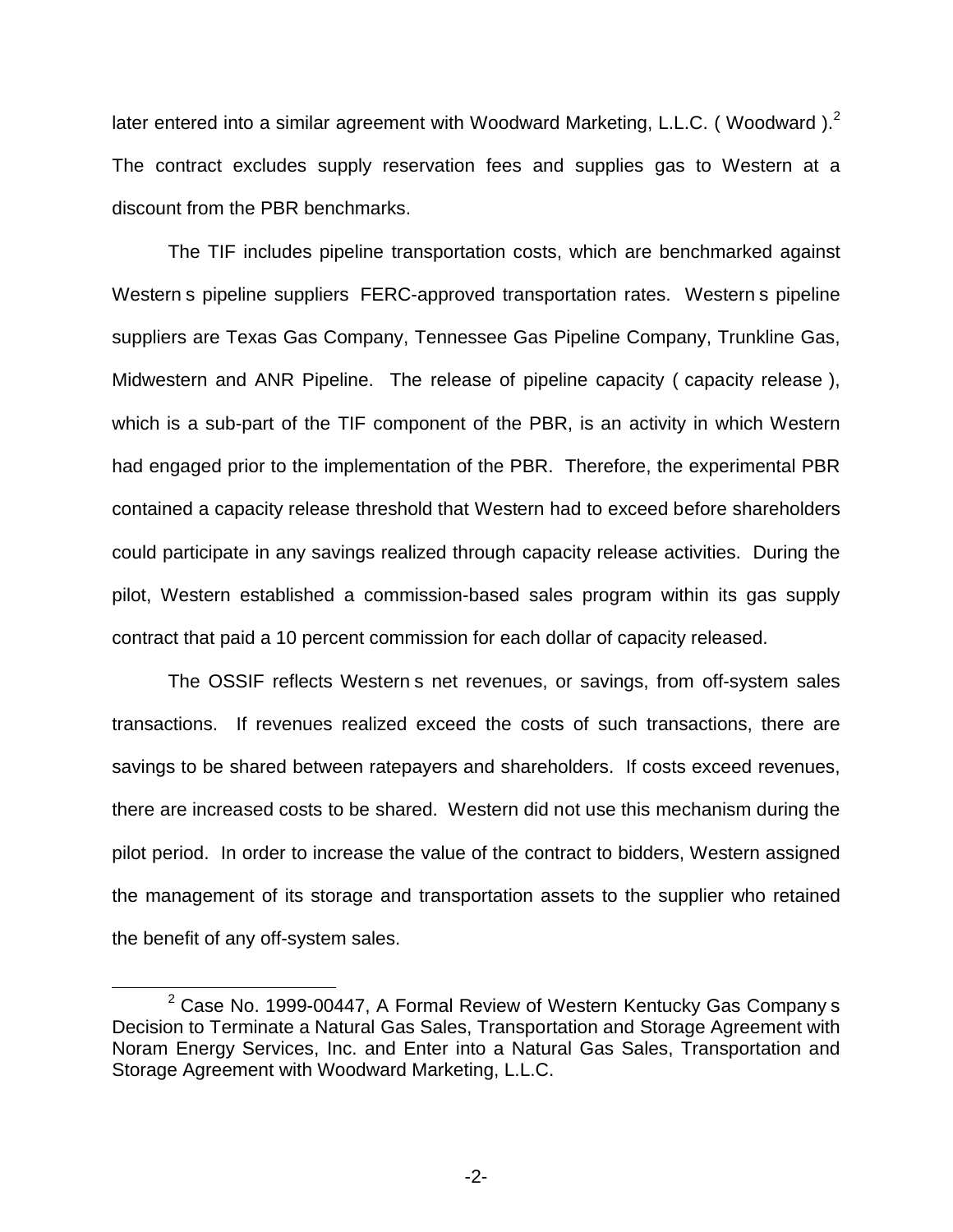As per the Order approving the pilot PBR, Western filed a report and testimony on the 3-year pilot on September 28, 2001.<sup>3</sup> For the pilot period, Western reported total savings realized under the PBR of \$9 million. Because shareholders were not able to participate in any savings achieved as a result of capacity release activity, ratepayers retained \$4.75 million of the total while shareholders received \$4.25 million through Western s Gas Cost Adjustment Clause ( GCA ).

A procedural schedule was established that provided for two rounds of discovery, intervenor testimony and rebuttal testimony. The Attorney General of the Commonwealth of Kentucky ( AG ) is the only intervenor in this proceeding. A formal hearing was scheduled for February 19, 2002 but was cancelled by Order dated February 7, 2002, to allow Western and the AG to participate in settlement discussions. Commission Staff also participated in the discussions on a limited basis. On February 18, 2002, the parties filed a joint motion for approval of a Settlement Agreement ( Settlement ) resolving, to their satisfaction, the issues in this case. The Settlement is attached as Appendix A.

The parties agree that the Settlement is for the purposes of this case only and shall not be binding on the parties in any other proceeding before this Commission or in any court and shall not be offered or relied upon in any other proceeding involving Western or any other utility regulated by this Commission.

The parties urge the Commission to review and accept the Settlement in its entirety as a reasonable resolution of the issues in this proceeding. While the overall reasonableness of the Settlement is an important factor, the Commission is bound by

By Order dated October 22, 2001, Western was authorized to continue the PBR for 60 days after the Commission has entered its final order in this case.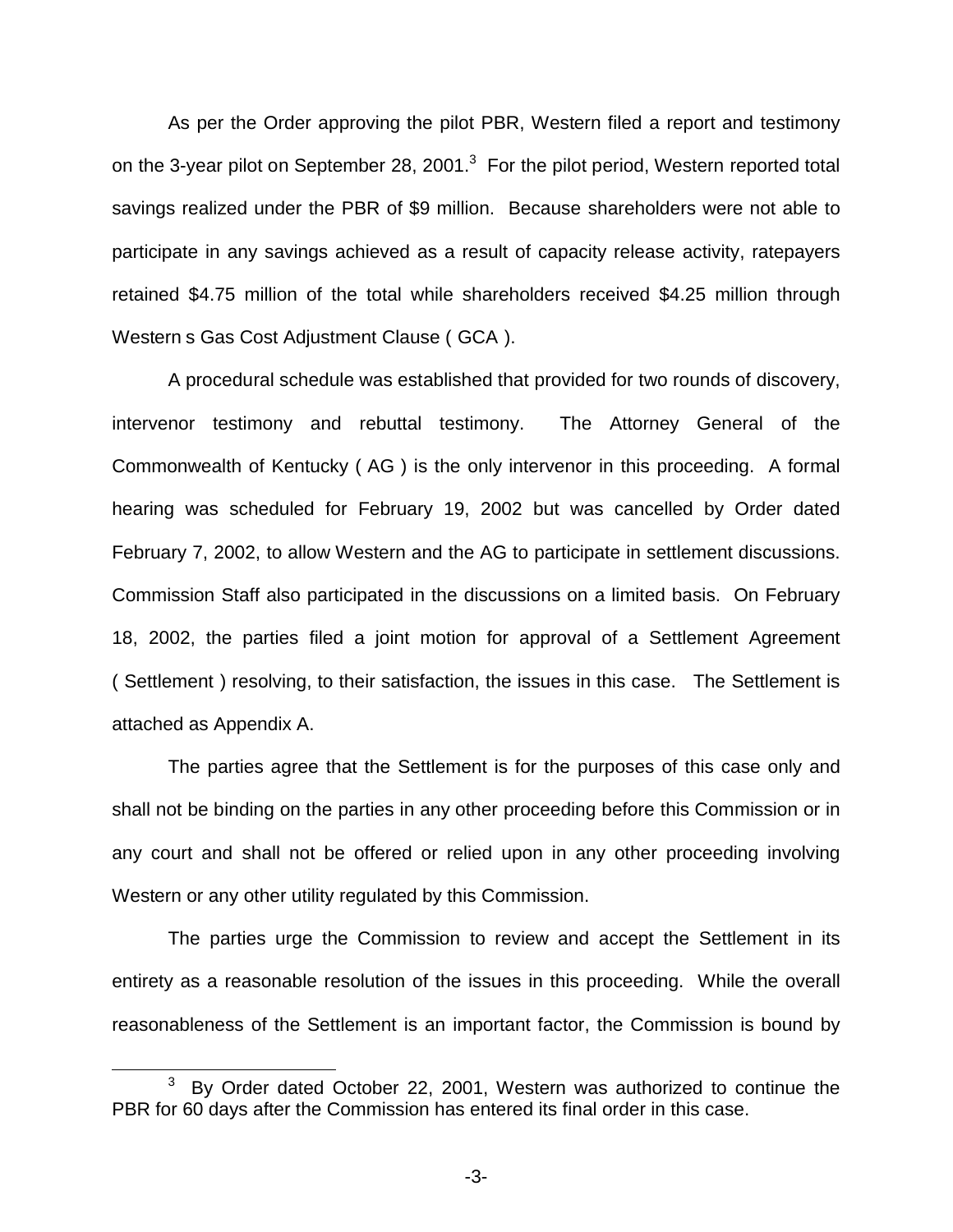law to act in the public interest and review all elements of the Settlement. In determining whether the results of the Settlement are in the public interest and beneficial to the ratepayers, the Commission considered the fact that the Settlement is a unanimous agreement of the parties.

After review of the Settlement, an examination of the record, and being otherwise sufficiently advised, the Commission finds that the Settlement is reasonable. The following is a synopsis of the terms of the Settlement:

1. The Commission will accept the Report on the 3-year experimental PBR filed September 28, 2001.

2. Western s pilot PBR, as modified, will be extended for a period of 4 years.

3. Western will issue a Request for Proposal for a new gas supply contract.

4. The sharing mechanism will include two bands: (1) 0 percent to 2 percent; and (2) over 2 percent. If Western contracts with a third party to manage its gas supply, the sharing ratio in the first band will be 70/30 in favor of the ratepayer and the sharing ratio for the second band will be 50/50. If Western manages its own gas supply, the sharing ratio for the first band will be 75/25 in favor of the ratepayers, and the sharing ratio for the second band will be 50/50.

5. The GAIF will be the simple average of the indices for National Gas Week, Gas Daily, Inside FERC s Gas Market Report and the NYMEX. If the supply is managed in-house, the NYMEX will not be part of the benchmark.

6. Intra-month swing gas will be benchmarked against Gas Daily only.

7. The capacity threshold requirement will be eliminated from the TIF.

-4-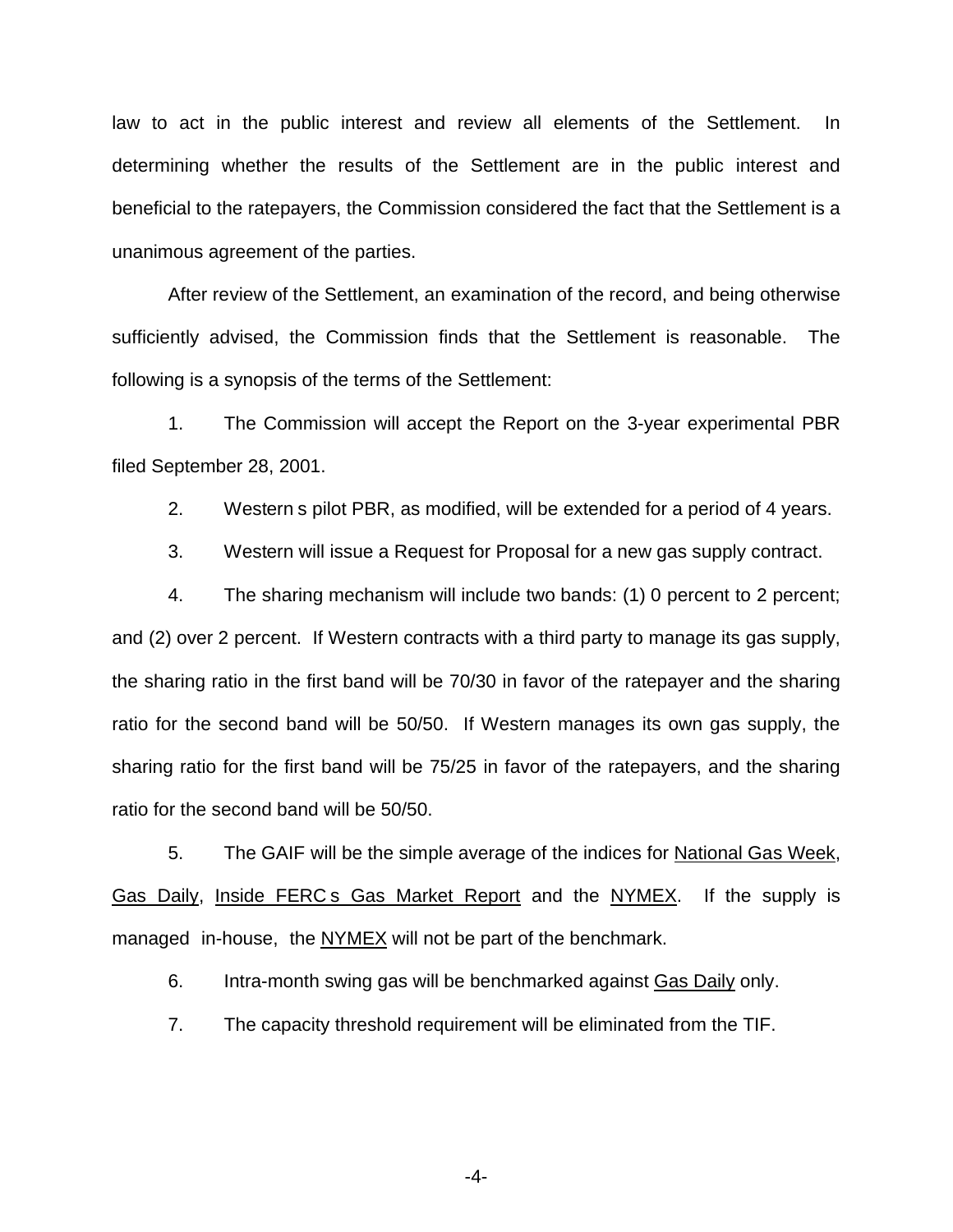8. The OSSIF will be expanded to include off-system sales of storage services.

9. Western withdraws its request for the Storage Development and Cost Recovery Factor mechanism.

10. Western will extend its existing gas supply contract with Woodward until it either resumes management itself or contracts with a new supplier.

11. No later than 3 months from the first day of the month following the month the Order is entered, Western will report to the Commission that it has elected to manage its own gas supply needs or it will file an application for approval of a new thirdparty gas supply contract.

12. The effective date of the Commission s Order will be the first day of the month following the month in which the Commission enters its Order.

IT IS THEREFORE ORDERED that:

1. The Settlement set forth in Appendix A to this Order is hereby incorporated into this Order as if fully set forth herein.

2. The terms and conditions set forth in the Settlement are approved.

3. The tariff changes included in Exhibit 1 of the Settlement are fair, just and reasonable.

-5-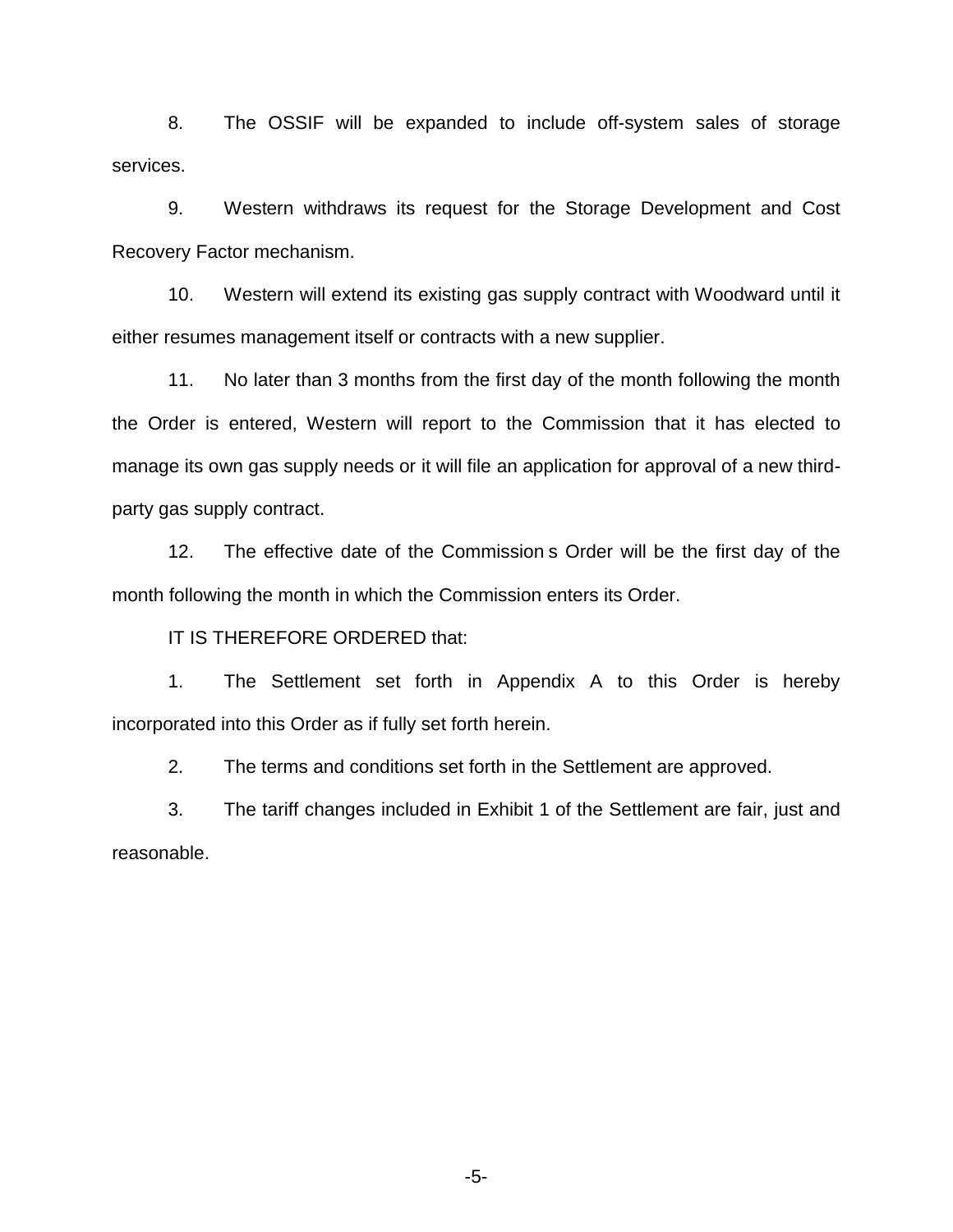4. Any party wishing to exercise its right to withdraw from the Settlement shall notify the Commission in writing of its intent within 10 working days of the date of this Order.

5. If the Settlement is withdrawn due to any party s withdrawal from the Settlement, this Order is vacated without further Order of the Commission.

6. Within 20 days from the date of this Order, Western shall file with the Commission revised tariff sheets setting out the rates and tariffs approved herein. These tariff sheets shall show their date of issue, the effective date, and that they were issued by authority of this Order.

Done at Frankfort, Kentucky, this 25<sup>th</sup> day of March, 2002.

By the Commission

ATTEST: